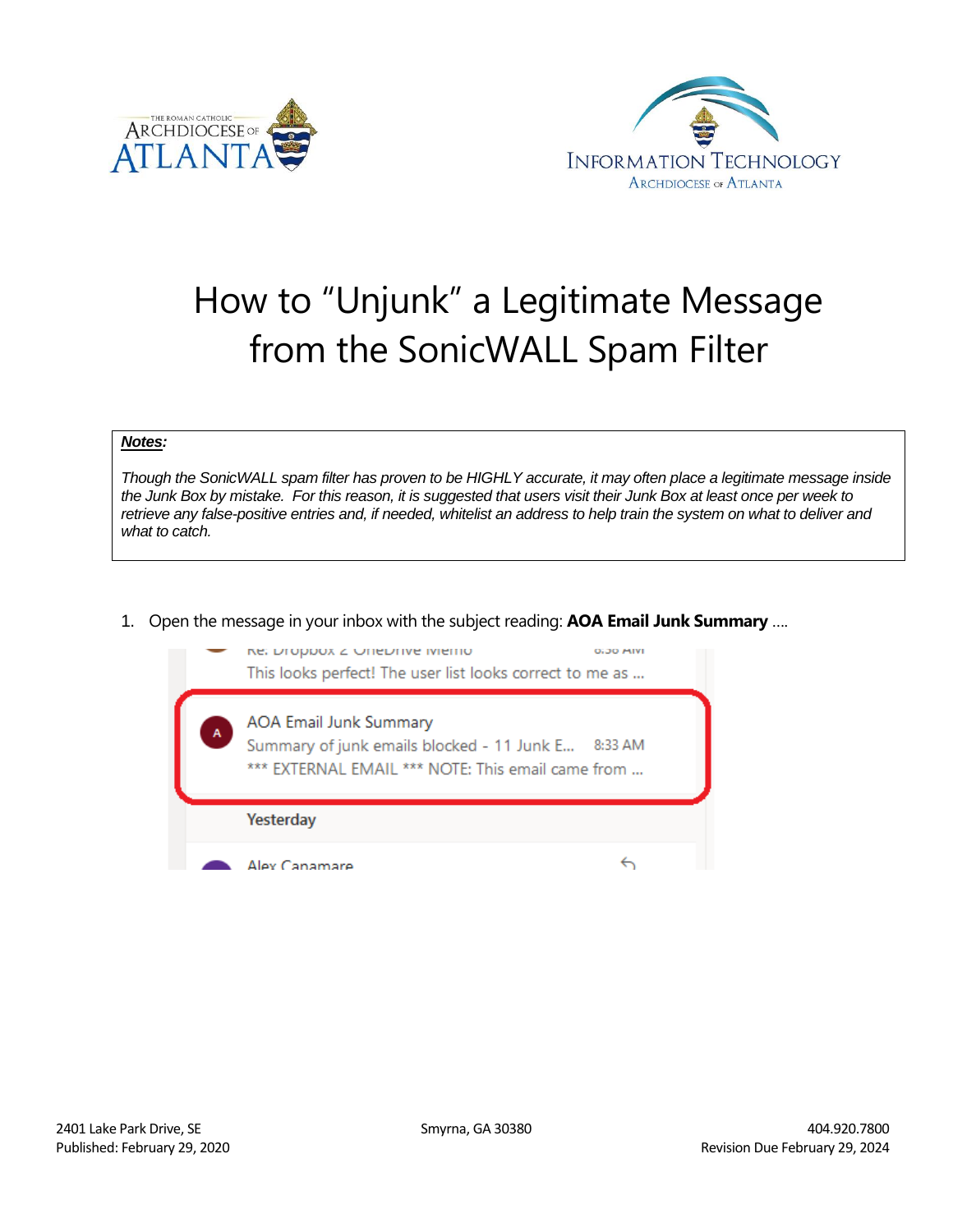2. The contents of the message will look similar to one of the screens below. If you're an onsite employee of the Chancery using a local Outlook client to access your e-mail, your screen will look similar to that of illustration (A). If you're a remote only user who accesses their e-mail from the Outlook Web portal (outlook.office.com), your screen may look more like that of illustration (B) ………

| deleted after 15 davs.                                         | <b>Junk Emails Blocked: 1</b><br>The email listed below has been placed in your personal Junk Box since your last Junk Box Summary and will be<br>To receive any of these messages, click Unjunk. The message will be delivered to your inbox.                                                                                                                                       |                                                                |               |  |
|----------------------------------------------------------------|--------------------------------------------------------------------------------------------------------------------------------------------------------------------------------------------------------------------------------------------------------------------------------------------------------------------------------------------------------------------------------------|----------------------------------------------------------------|---------------|--|
| <b>Email cont to</b><br><b>Visit Junk Box</b><br><b>Action</b> | From                                                                                                                                                                                                                                                                                                                                                                                 | <b>Subject</b>                                                 | <b>Threat</b> |  |
| <b>Unjunk   View</b>                                           | asanchez@alienvault.com                                                                                                                                                                                                                                                                                                                                                              | How to Detect Fileless<br>Attacks with Host-<br>Based IDS in U | Likely Spam   |  |
|                                                                |                                                                                                                                                                                                                                                                                                                                                                                      |                                                                |               |  |
| <b>2673 Junk</b><br>5766 Good                                  | SONICWALL <sup>"</sup>   Junk Box Summary<br>Messages received by your organization in the past 24 hours<br><b>Junk Emails Blocked: 11</b><br>The emails listed below have been placed in your personal Junk Box since your last Junk Box Summary and will be deleted after 15 days.<br>To receive any of these messages, click Unjunk. The message will be delivered to your inbox. |                                                                |               |  |

Find the **Visit Junk Box** link and click on it.

3. Your browser will open to the SonicWALL E-Mail Security Junk Box screen for your account – similar to what is shown below …

| i snwlhosted.com/junkbox_user_mail.html<br>C<br>$\leftarrow$ $\rightarrow$ |                                                                                                                                                                |                              |                                                                                                                               | 12 公<br>月前                                                                  |
|----------------------------------------------------------------------------|----------------------------------------------------------------------------------------------------------------------------------------------------------------|------------------------------|-------------------------------------------------------------------------------------------------------------------------------|-----------------------------------------------------------------------------|
| SONICWALL'                                                                 | <b>Email Security</b><br>∈<br><b>Junk Box</b>                                                                                                                  |                              |                                                                                                                               | O<br>$\odot$                                                                |
| $\boldsymbol{\omega}$<br>Overview                                          | <b>企</b> / Overview                                                                                                                                            |                              |                                                                                                                               |                                                                             |
| Dashboard<br>$-$                                                           |                                                                                                                                                                |                              |                                                                                                                               |                                                                             |
| $-$ Junk Box                                                               |                                                                                                                                                                |                              |                                                                                                                               |                                                                             |
| - Downloads                                                                |                                                                                                                                                                |                              |                                                                                                                               |                                                                             |
| <b>SYSTEM SETUP</b>                                                        |                                                                                                                                                                | Simple search:               | in Subject<br>$\blacktriangleright$ (Search                                                                                   |                                                                             |
| Junk Box Management                                                        | Items in the Junk Box will be deleted after 15 days<br>For Advanced search filters, click on v icon in respective column.<br>Displaying 3 records (0.078 secs) |                              | Surround sentence fragments with quote marks " " for example; "look for me" Boolean operators (AND OR NOT) are supported.     |                                                                             |
| <b>SECURITY SERVICES</b>                                                   |                                                                                                                                                                |                              |                                                                                                                               |                                                                             |
| <b>Security Services</b>                                                   | Refresh<br>Delete<br>$Unjunk$ $($                                                                                                                              |                              |                                                                                                                               | <b>Reset to Default View</b><br>Clear Filters<br>Add Columns -<br>Save View |
|                                                                            | From                                                                                                                                                           | $-$ Threat                   | $\bullet$ $\oslash$ $\bullet$ Subject                                                                                         | - Received                                                                  |
|                                                                            | newsletters@interest.informationtech-buyerquides.com<br>F<br>arc-pro@reciprocity.com                                                                           | <b>Likely Spam</b><br>Policy | The state of the art <> Going Digital: What IT Investments Should You Put More Focus On?<br>The #1 time cybercriminals strike | 02/17/2022 0<br>02/17/2022 1                                                |
| Anti-Spam                                                                  | F<br>commvault_team@commvault.com                                                                                                                              | Policy                       | Keep your data safe at all costs                                                                                              | 02/17/2022 1                                                                |
|                                                                            |                                                                                                                                                                |                              |                                                                                                                               |                                                                             |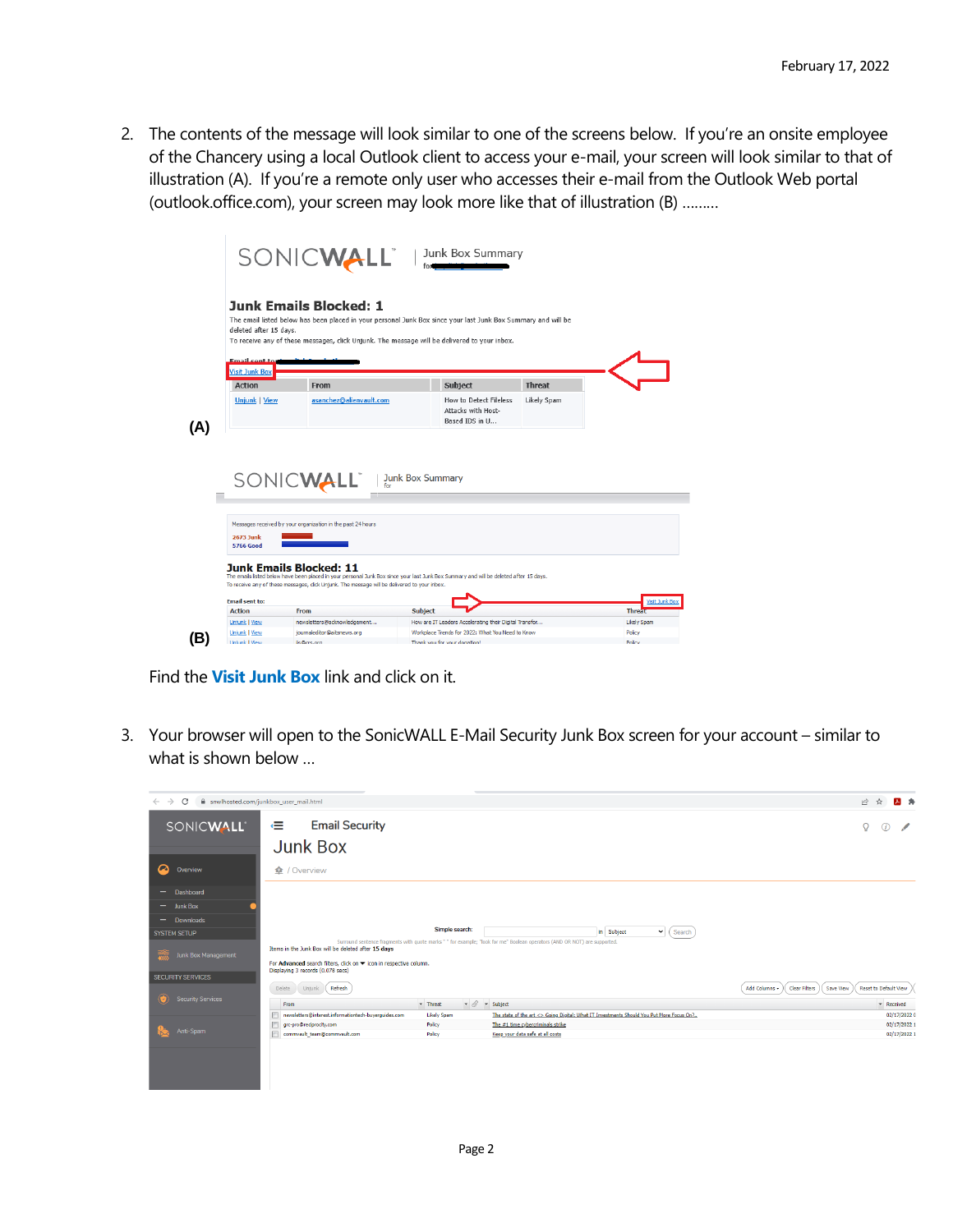4. The middle of your screen will contain information on all messages currently caught by the spam filter:

| Simple search:                                                                                                                                                                   |                                                      |  |                                 |                          |  |                          | in                                                                | Subject |
|----------------------------------------------------------------------------------------------------------------------------------------------------------------------------------|------------------------------------------------------|--|---------------------------------|--------------------------|--|--------------------------|-------------------------------------------------------------------|---------|
| Surround sentence fragments with quote marks " " for example; "look for me" Boolean operators (AND OR NOT) are supported.<br>Items in the Junk Box will be deleted after 15 days |                                                      |  |                                 |                          |  |                          |                                                                   |         |
| For <b>Advanced</b> search filters, click on $\blacktriangledown$ icon in respective column.<br>Displaying 3 records (0.078 secs)                                                |                                                      |  |                                 |                          |  |                          |                                                                   |         |
|                                                                                                                                                                                  | Delete<br>Refresh<br>Uniunk                          |  |                                 |                          |  |                          |                                                                   |         |
|                                                                                                                                                                                  | From                                                 |  | $\overline{\phantom{a}}$ Threat | $\overline{\phantom{a}}$ |  | $\overline{\phantom{a}}$ | Subject                                                           |         |
|                                                                                                                                                                                  | newsletters@interest.informationtech-buverguides.com |  | Likely Spam                     |                          |  |                          | The state of the art <> Going Digital: What IT Investments Should |         |
|                                                                                                                                                                                  | grc-pro@reciprocity.com                              |  | Policy                          |                          |  |                          | The #1 time cybercriminals strike                                 |         |
|                                                                                                                                                                                  | commvault_team@commvault.com                         |  | Policy                          |                          |  |                          | Keep your data safe at all costs                                  |         |
|                                                                                                                                                                                  |                                                      |  |                                 |                          |  |                          |                                                                   |         |

5. To retrieve a legitimate message from your spam filter junk box and have it redirected back into your mail account's inbox, you'll need to **(1)** check the box next to the message for retrieval and **(2)** click on the **Unjunk** button as shown below ………..

*Note: Multiple messages may be retrieved at one time by simply checking multiple boxes.*

|               | <b>Junk Box</b>                    |                                                                           |                                                                                           |
|---------------|------------------------------------|---------------------------------------------------------------------------|-------------------------------------------------------------------------------------------|
|               |                                    |                                                                           |                                                                                           |
|               | Simple search:                     |                                                                           | Subject<br>▼<br>in<br>Sean                                                                |
|               |                                    |                                                                           | Surround sentence fragments with quote marks " " for example; "look for me"Boolean operat |
|               |                                    | Items in the Junk Box will be deleted after 15 days                       |                                                                                           |
|               |                                    | For <b>Advanced</b> search filters, click on ▼ icon in respective column. |                                                                                           |
|               | Displaying 25 records (0.031 secs) |                                                                           |                                                                                           |
|               |                                    |                                                                           |                                                                                           |
| <b>Delete</b> | Refresh<br><b>Unjunk</b>           |                                                                           |                                                                                           |
|               | <b>From</b><br>÷                   | O<br>Threat<br>٠<br>۰                                                     | Subject                                                                                   |
|               | techupdate@tec                     | Spam                                                                      | Enterprise Endpoint Protection Buyer's Guide                                              |
|               | sage@go.sage.c                     | Likely Spam                                                               | Two days left! - Is your business running you?                                            |
|               | techupdate@tec                     | Spam                                                                      | Reshaping ECM: New Opportunities in the Cloud                                             |
|               | contentupdates                     | Likely Spam                                                               | What to Look for in an Office 365 Availability Solution                                   |
|               | Info@online.bar                    | Likely Spam                                                               | Educators: Make a difference with this MS Ed Leader!                                      |
|               | jane@ifanmails                     | Likely Spam                                                               | Sweat app will rake millions this year                                                    |
|               | fisher@slinfo.pp                   | Likely Spam                                                               | Calculate your net worth. How do you stack up?                                            |
|               | newsletter@itre                    | Likely Snam                                                               | Architecture Spotlight: Three Considerations when Choosing Cloud f                        |

Note: If you want to delete all the messages in your **Junk Box**, select one of the check boxes, press Ctrl+A on your keyboard to select all messages, and then click the **Delete** button.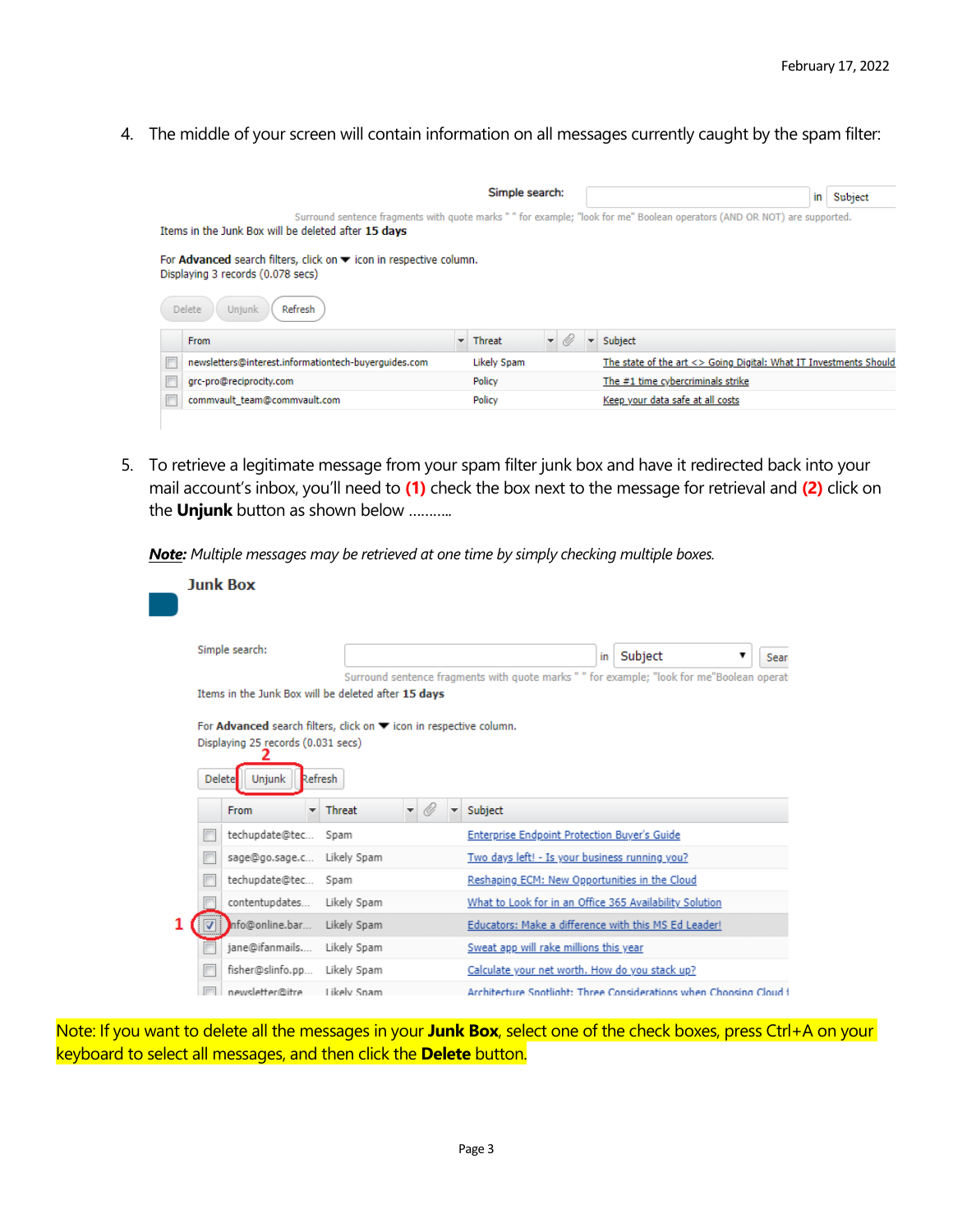6. You will be presented with a confirmation window where you will have a choice to simply **Unjunk only** the message or **Unjunk and add to your Allowed List**. The second option helps train the system so that future messages from this address should go right into your Inbox.



7. Once one of the two options above is chosen, you should see a green bannered message (as shown below) ………..

NOTE: This part can take up to a minute or two to complete and may not look like anything is happening. Always wait for the green banner to show on your screen before closing this site

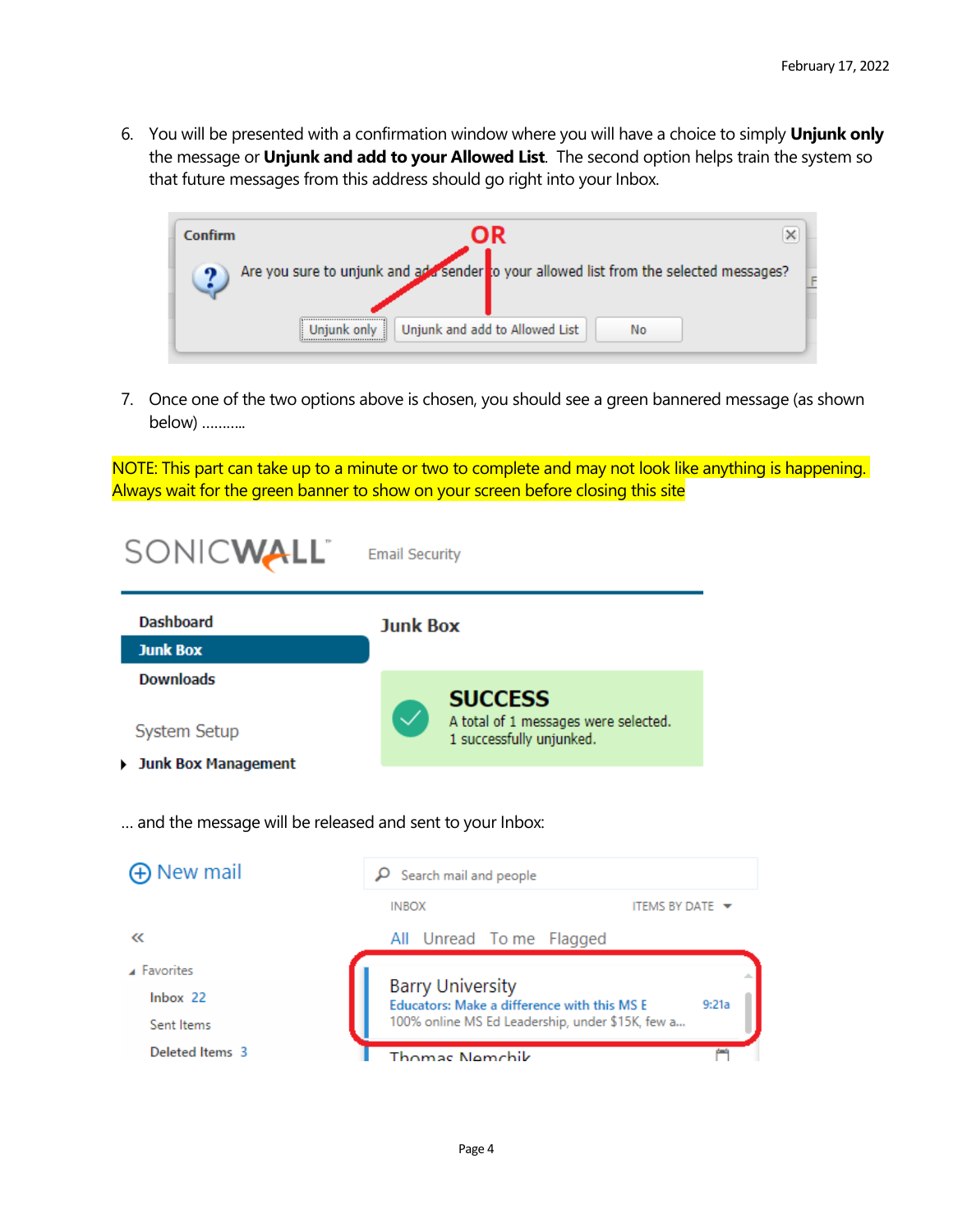## **NOTE: STEPS 8 – 10 ARE CONSIDERED OPTIONAL TO THESE PROCEDURES.**

8. In order to manually or proactively add an email address(es) or domain to your **Allowed** or **Blocked** list, expand **Anti-Spam** on the left hand side of the page by clicking the link and select **Address Books**.



9. On the next screen, depending on whether you're blocking or allowing, select the appropriate button at the top and then click **Add**.



Use this page to allow or block people, companies, or mailing lists from sending you email. The final list shown is a compilation of allowed and blocked senders from your org<br>organization. They appear in every user's list.

Search